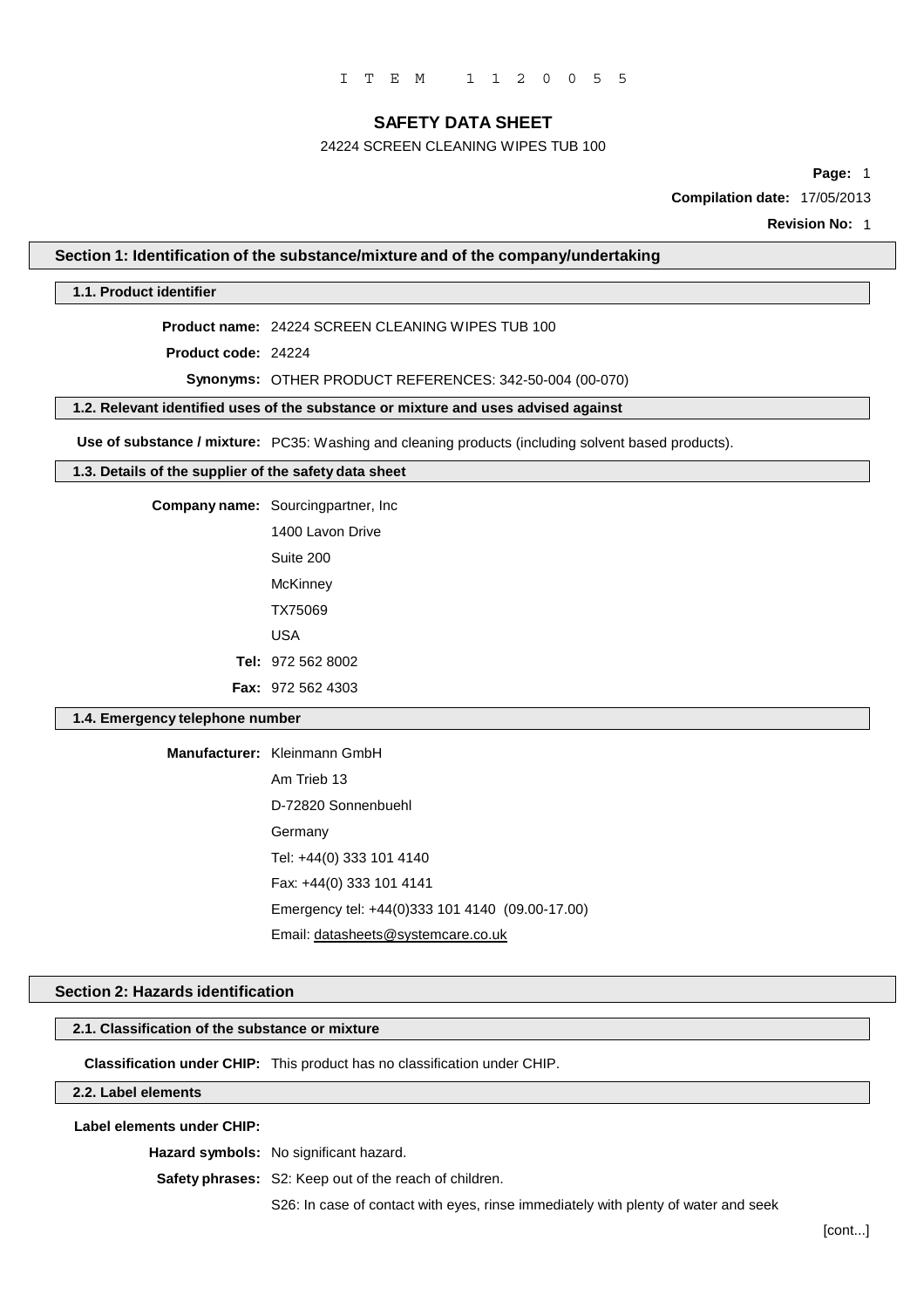## 24224 SCREEN CLEANING WIPES TUB 100

**Page:** 2

medical advice.

S46: If swallowed, seek medical advice immediately and show this container or label.

**2.3. Other hazards**

**PBT:** This substance is not identified as a PBT substance.

## **Section 3: Composition/information on ingredients**

**3.2. Mixtures**

#### **Section 4: First aid measures**

**4.1. Description of first aid measures**

**Skin contact:** Wash immediately with plenty of soap and water.

**Eye contact:** Bathe the eye with running water for 15 minutes.

**Ingestion:** Wash out mouth with water.

**Inhalation:** Consult a doctor.

#### **4.2. Most important symptoms and effects, both acute and delayed**

**Skin contact:** There may be mild irritation at the site of contact.

**Eye contact:** There may be irritation and redness.

**Ingestion:** There may be irritation of the throat.

**Inhalation:** No symptoms.

**Delayed / immediate effects:** No data available.

**4.3. Indication of any immediate medical attention and special treatment needed**

**Immediate / special treatment:** Not applicable.

**Section 5: Fire-fighting measures**

#### **5.1. Extinguishing media**

**Extinguishing media:** Suitable extinguishing media for the surrounding fire should be used.

## **5.2. Special hazards arising from the substance or mixture**

**Exposure hazards:** In combustion emits toxic fumes.

#### **5.3. Advice for fire-fighters**

**Advice for fire-fighters:** Wear self-contained breathing apparatus. Wear protective clothing to prevent contact with skin and eyes.

## **Section 6: Accidental release measures**

### **6.1. Personal precautions, protective equipment and emergency procedures**

**Personal precautions:** Refer to section 8 of SDS for personal protection details. Turn leaking containers

leak-side up to prevent the escape of liquid.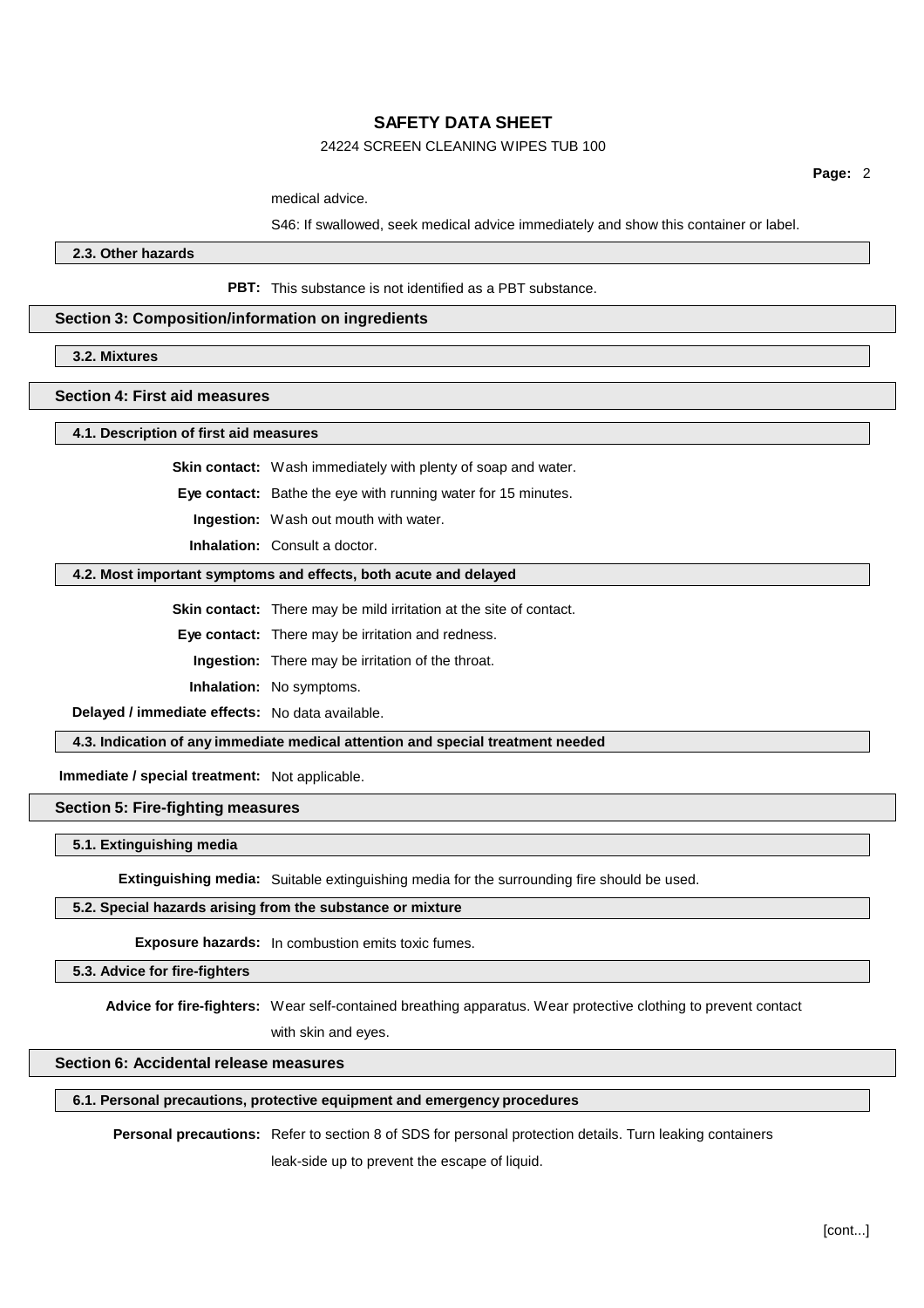# 24224 SCREEN CLEANING WIPES TUB 100

## **6.2. Environmental precautions**

**Environmental precautions:** Not applicable. Contain the spillage using bunding.

# **6.3. Methods and material for containment and cleaning up**

**Clean-up procedures:** Absorb into dry earth or sand. Transfer to a closable, labelled salvage container for disposal by an appropriate method.

## **6.4. Reference to other sections**

**Reference to other sections:** Refer to section 8 of SDS.

## **Section 7: Handling and storage**

#### **7.1. Precautions for safe handling**

**Handling requirements:** Avoid the formation or spread of mists in the air.

## **7.2. Conditions for safe storage, including any incompatibilities**

**Storage conditions:** Store in cool, well ventilated area. Keep container tightly closed.

**Suitable packaging:** Must only be kept in original packaging.

**7.3. Specific end use(s)**

**Specific end use(s):** No data available.

## **Section 8: Exposure controls/personal protection**

### **8.1. Control parameters**

**Workplace exposure limits:** Not applicable.

## **8.2. Exposure controls**

**9.2. Other information**

**Respiratory protection:** Respiratory protection not required.

**Hand protection:** Protective gloves.

**Eye protection:** Safety glasses. Ensure eye bath is to hand.

**Skin protection:** Protective clothing.

## **Section 9: Physical and chemical properties**

### **9.1. Information on basic physical and chemical properties**

|                                     | <b>State: Liquid</b>      |                    |  |
|-------------------------------------|---------------------------|--------------------|--|
|                                     | <b>Colour: Colourless</b> |                    |  |
|                                     | <b>Odour: Odourless</b>   |                    |  |
| <b>Solubility in water: Soluble</b> |                           |                    |  |
| <b>Boiling point/range°C: 100</b>   |                           | Flash point°C: >93 |  |
|                                     | $pH:$ Approx. 7           |                    |  |

**Other information:** Not applicable.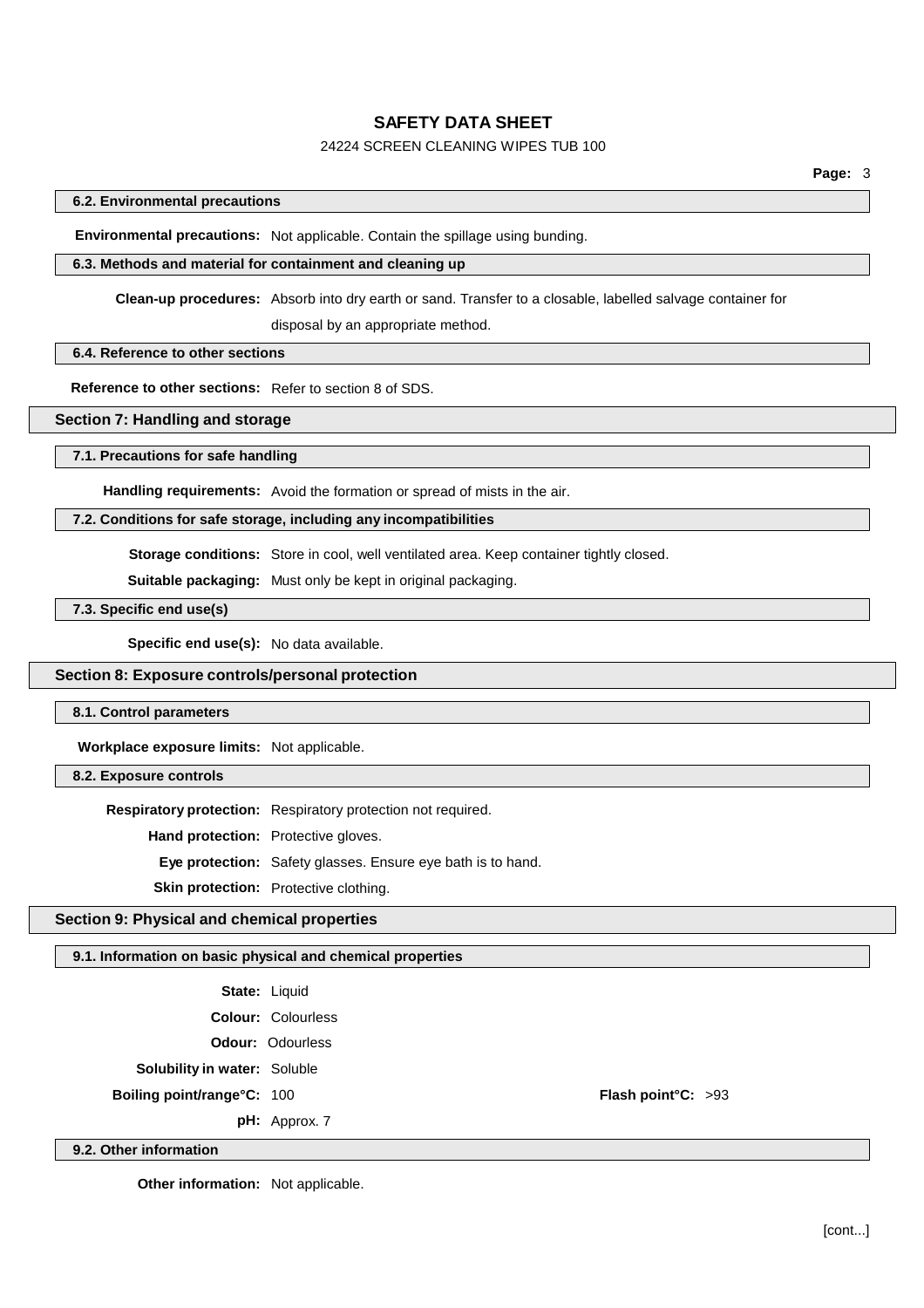## 24224 SCREEN CLEANING WIPES TUB 100

### **Section 10: Stability and reactivity**

#### **10.1. Reactivity**

**Reactivity:** Stable under recommended transport or storage conditions.

#### **10.2. Chemical stability**

**Chemical stability:** Stable under normal conditions.

### **10.3. Possibility of hazardous reactions**

**Hazardous reactions:** Hazardous reactions will not occur under normal transport or storage conditions.

**10.4. Conditions to avoid**

**10.5. Incompatible materials**

**Materials to avoid:** Strong acids.

## **10.6. Hazardous decomposition products**

**Haz. decomp. products:** In combustion emits toxic fumes.

### **Section 11: Toxicological information**

**11.1. Information on toxicological effects**

**Toxicity values:** Not applicable.

**Symptoms / routes of exposure**

**Skin contact:** There may be mild irritation at the site of contact.

**Eye contact:** There may be irritation and redness.

**Ingestion:** There may be irritation of the throat.

**Inhalation:** No symptoms.

**Delayed / immediate effects:** No data available.

**Section 12: Ecological information**

**12.1. Toxicity**

**Ecotoxicity values:** Not applicable.

## **12.2. Persistence and degradability**

## **Persistence and degradability:** Biodegradable.

**12.3. Bioaccumulative potential**

**Bioaccumulative potential:** No bioaccumulation potential.

**12.4. Mobility in soil**

**Mobility:** Readily absorbed into soil.

**12.5. Results of PBT and vPvB assessment**

**PBT identification:** This substance is not identified as a PBT substance.